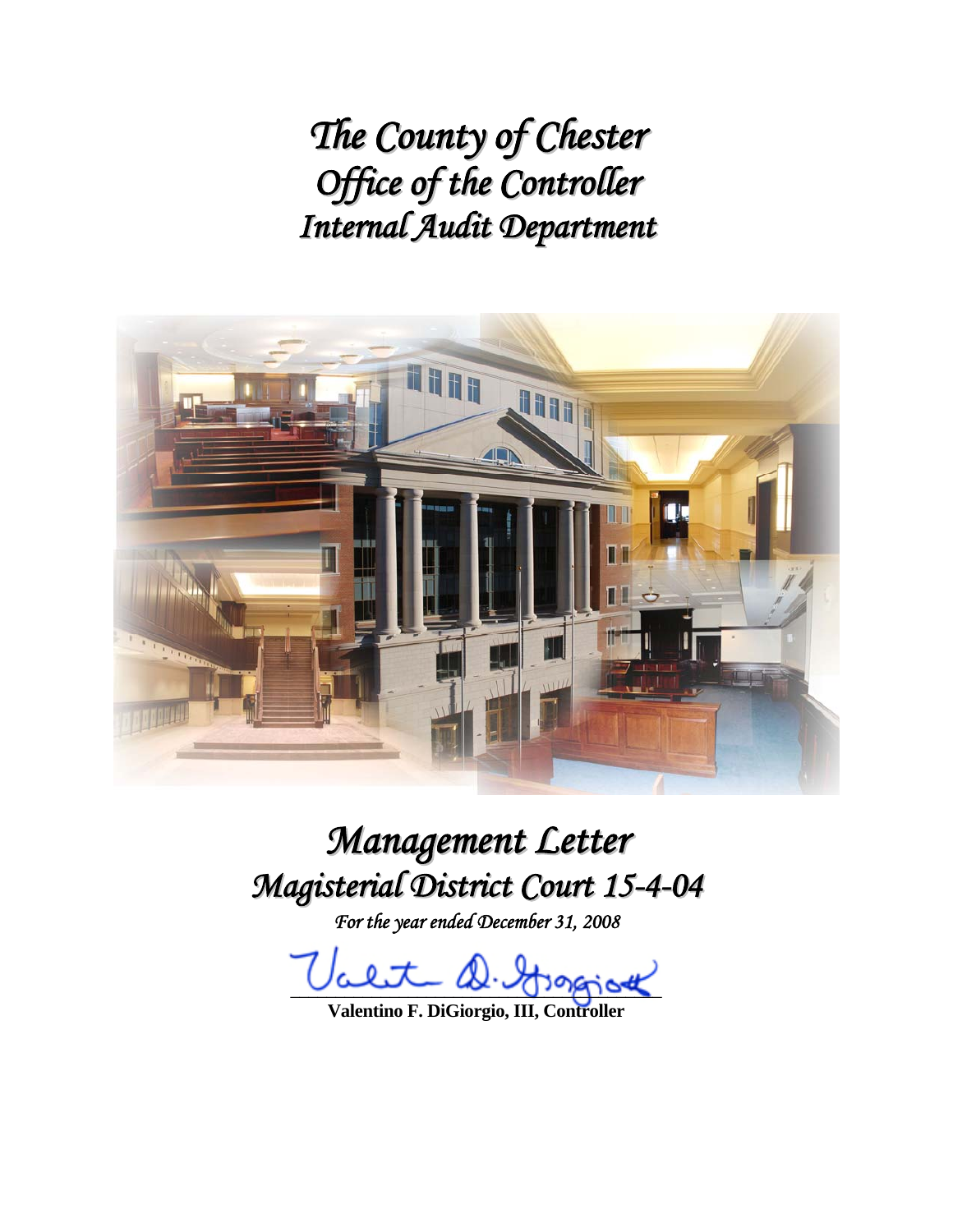## **To: Tricia Norwood-Foden, Minor Judiciary Administrator**

### *Introduction*

On December 17, 2009, Internal Audit completed an audit of Magisterial District Court 15-4-04 (*District Court*). Sharon Kaye Jones, CIA, was the auditor-in-charge. Internal Audit is required by County Code to review district courts annually to ensure compliance with policies and procedures mandated by the Administrative Office of Pennsylvania Courts and/or District Justice Administration and to assess their overall internal control structure. The scope of our audit included a review of the following:

- Cash and Petty Cash
- Undisbursed Funds
- Cash Receipts
- Manual Receipts
- Cash Disbursements
- Voided Transactions
- Overall Compliance.

We conducted our audit in accordance with generally accepted auditing standards and standards applicable to financial audits contained in *Government Auditing Standards* published by the Comptroller of the United States. We have also issued our Independent Auditor's Report on Compliance and Internal Control over Financial Reporting concurrent with this Management Letter. Disclosures and other information in that Report (also dated December 17, 2009) should be considered in conjunction with this Management Letter.

# *Executive Summary*

The management and staff of the *District Court* are, in all material respects, in compliance with policies and procedures set forth by the Administrative Office of Pennsylvania Courts and directives imposed by District Justice Administration. Minor findings involving internal control and compliance are included within this Management Letter.

We would like to thank the management and staff of the *District Court* for their cooperation and assistance during the course of this audit. We have provided herein a copy of our "Audit Findings" and "Recommendations" for your review and comment.

Please feel free to contact our office at (610) 344-5913 should you have any questions or concerns.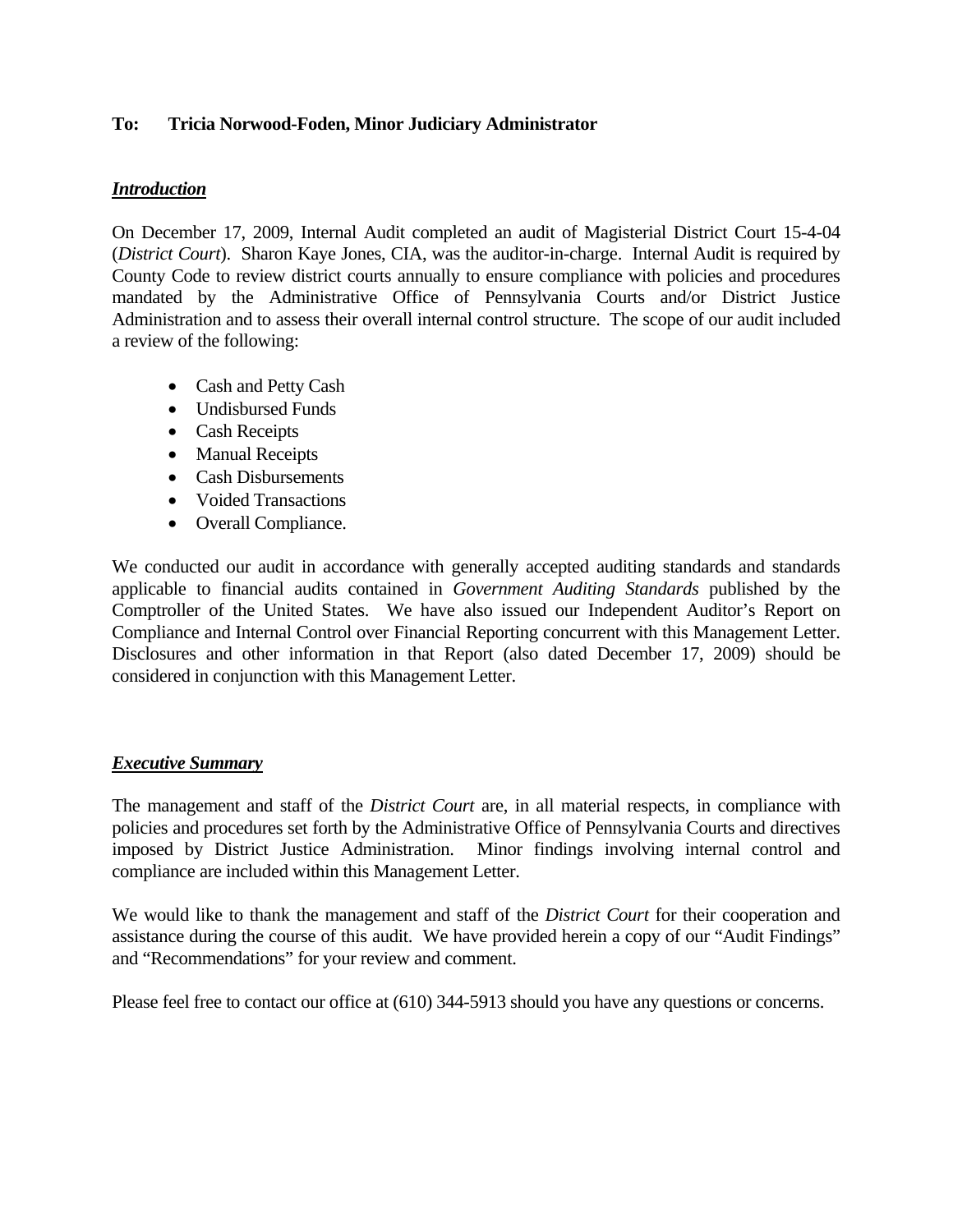# **COUNTY OF CHESTER**

# **MAGISTERIAL DISTRICT COURT 15-4-04**

# **FINDINGS AND RECOMMENDATIONS**

## **FOR THE YEAR ENDED DECEMBER 31, 2008**

## **I. INTERNAL CONTROL FINDINGS AND RECOMMENDATIONS**

## RECONCILIATION

#### Finding 1: Cash / Escrow Payable

A prior year recommendation to correct a \$615 duplicate payment was not addressed and resolved in a timely manner.

#### **Recommendation**

All adjustments to cash must be processed in a timely manner to ensure that the checking account balance accurately reflects monies owed to the State, County, municipalities and individuals.

#### *Auditee Response*

*District Court management concurs with the audit finding and recommendation.*

# **II. COMPLIANCE WITH POLICIES AND PROCEDURES**

In order to test compliance with all applicable policies and procedures, Internal Audit selected a statistical sample of 25 case files out of a total population of 6,080 case files created in 2008. In addition, we performed other related tests of cash receipts, cash disbursements, manual receipts, undisbursed funds, and voided transactions. Sample size for the tested areas was determined through a risk assessment analysis based on the results of the *District Court's* prior year audit and current year caseload. We believe the results of our tests are representative of the entire population on the basis of accepted audit sampling principles.

#### Finding 1: Undisbursed Funds

In 2 instances, collateral was not refunded in a timely manner.

#### Recommendation

Internal Audit would like to remind the *District Court* that once a case has been adjudicated and charges have been withdrawn, the defendant should be processed a refund in a timely manner. An acceptable timeframe would be within 4 weeks.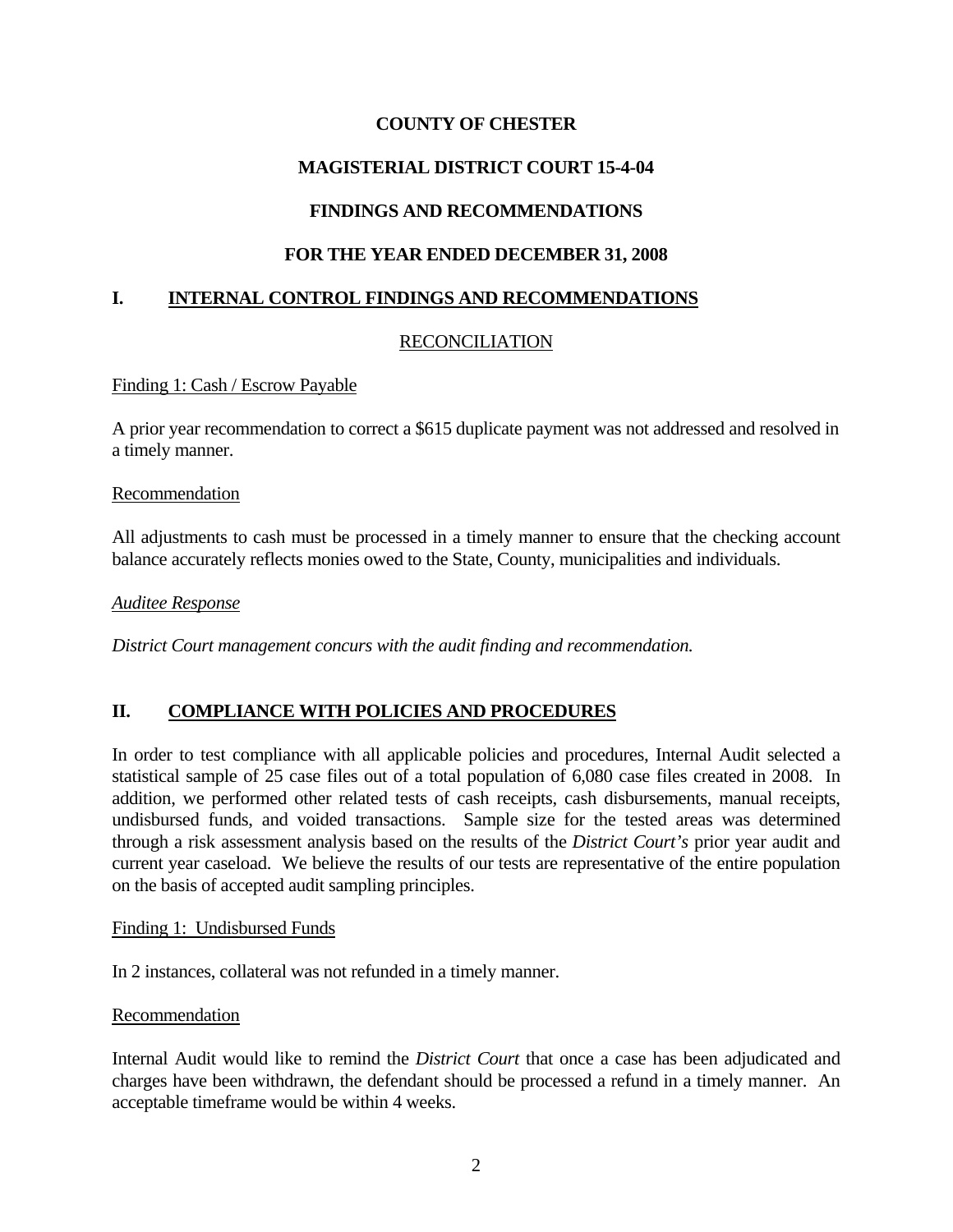# **COUNTY OF CHESTER**

# **MAGISTERIAL DISTRICT COURT 15-4-04**

# **FINDINGS AND RECOMMENDATIONS**

# **FOR THE YEAR ENDED DECEMBER 31, 2008**

# **II. COMPLIANCE WITH POLICIES AND PROCEDURES**

Finding 1: Undisbursed Funds (continued)

## *Auditee Response*

*District Court management concurs with the audit finding and recommendation.*

## Finding 2: Stale-Dated Checks

In 5 instances, a stale dated check was not voided in a timely manner.

#### Recommendation

Disbursements that remain outstanding for a period that exceeds the official *void date* printed on the check (60 days) should be considered stale and non-negotiable. These checks should be voided and held until proper due diligence has been performed. Should follow-up procedures prove unsuccessful, the items should then be forwarded to the County for future escheatment to the state.

#### *Auditee Response*

*District Court management concurs with the audit finding and recommendation.*